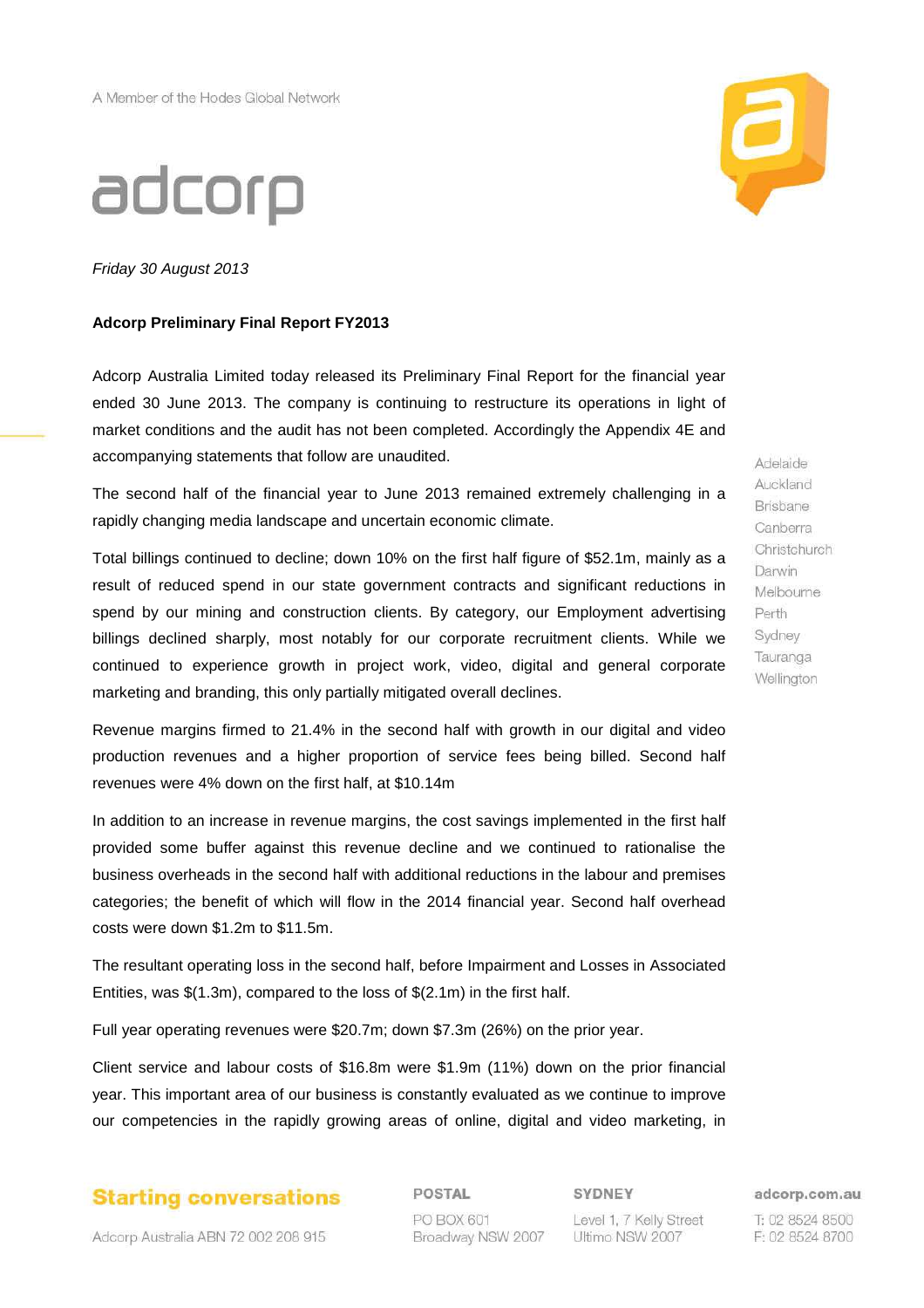# adcorp



order to respond to the changing market and provide our clients with innovative, highly effective marketing solutions.

We improved our systems and processes and tightened administrative spending, resulting in \$369k of savings across Administrative, Client and Marketing, and Office and Communications cost categories. Key cost savings included receivables provisions and collection costs, equipment costs, rent and outgoings, printing and stationery and corporate administration costs.

After including Impairment of \$3.2m and Loss in Associated entity of \$175k, the full year result before tax is a loss of \$(6.670m) (FY12: Profit \$2.159m)

The potential tax credits against these losses have not been brought to account until they are reasonably expected to be utilised.

A stronger New Zealand Dollar exchange rate has resulted in a foreign exchange translation improvement for our New Zealand segment, of \$191k (FY12: \$37k), disclosed separately to our underlying operating results.

Our 40% held associate, Limelight Group, provides an intrinsic component of our Digital solutions and products and we are integrating the operations of the business more closely in order to improve efficiencies, reduce costs and grow the pipeline of new business for both Limelight and Adcorp.

Limelight Group incurred losses for the 8 months to June 2013, of \$(435k) and a resultant \$175k loss attributable to Adcorp's 40% stake, was expensed against the investment value of \$175k.

Our outlook is for print advertising revenues to continue their decline, while digital channels, particularly those optimised with video and mobile capabilities, will experience substantial growth. We are investing accordingly in resources, skills and competencies in this area of our business.

The media placement and typesetting contract with NSW Government concludes at the end of September 2013 and will require additional restructuring while our contract with the Western Australian Government was renewed initially for another three years commencing 1 August 2013.

Adcorp continues to experience significant and widespread change in the media sector and significant challenges in providing leading marketing and advertising solutions amidst this

# **Starting conversations**

POSTAL PO BOX 601

Broadway NSW 2007

Level 1, 7 Kelly Street Ultimo NSW 2007

Adelaide Auckland Brisbane Canberra Christchurch Darwin Melbourne Perth Sydney Tauranga Wellington

adcorp.com.au

T: 02 8524 8500 F: 02 8524 8700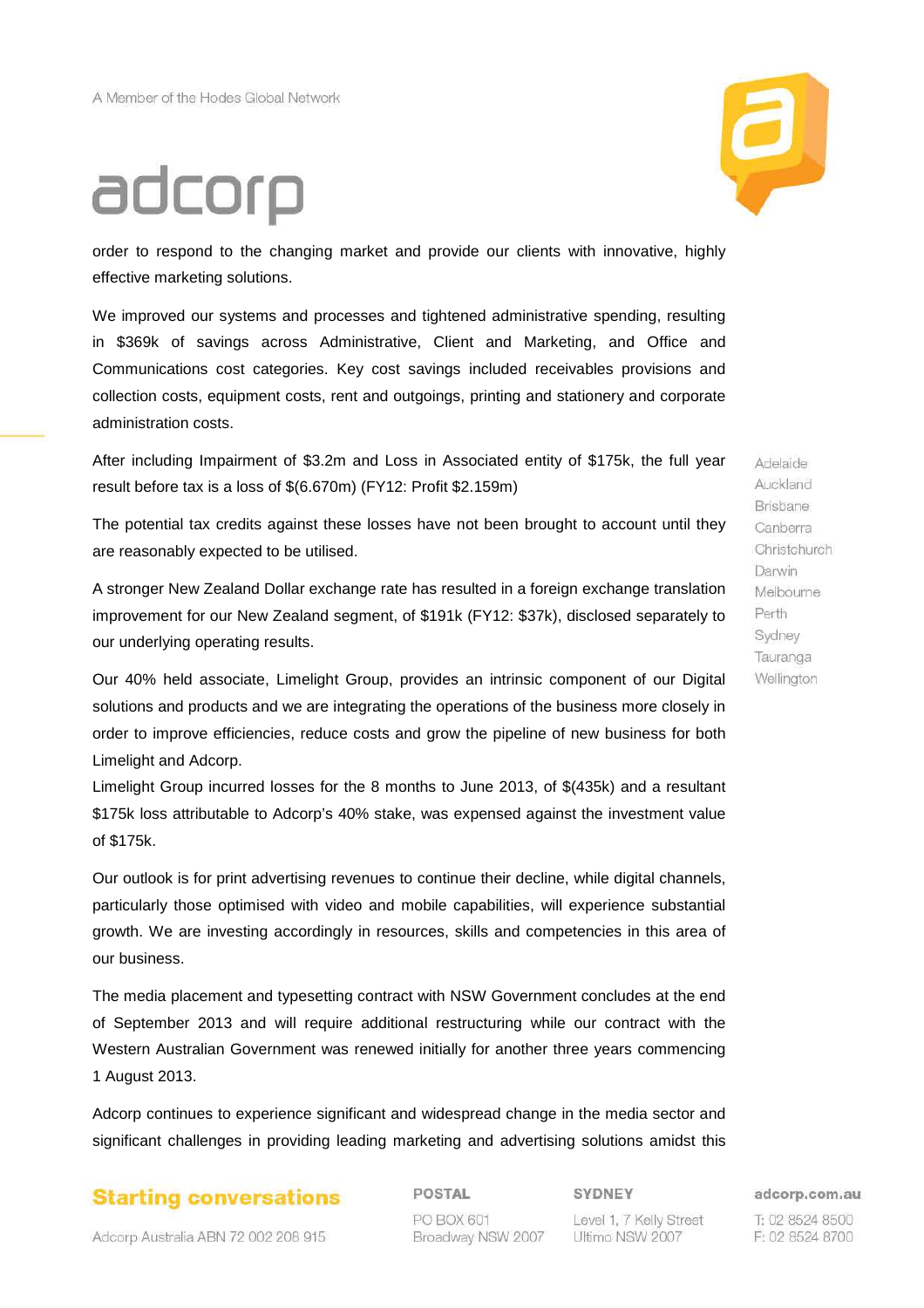# adcorp



transitionary backdrop. We remain committed to this objective and extend a sincere thank you to all our Adcorp team for their efforts in the past year.

The management team and the Board, with the recent addition of new Directors Dean Capobianco and Garry Lemair, are totally committed to adapting our business to meet the challenges in the year ahead.

~ends~

For further information, please contact: David Morrison Chief Executive Officer Adcorp Australia Limited + 61 2 8524 8500 davidmorrison@adcorp.com.au

Adelaide Auckland Brisbane Canberra Christchurch Darwin Melbourne Perth Sydney Tauranga Wellington



Adcorp Australia ABN 72 002 208 915

POSTAL

PO BOX 601 Broadway NSW 2007 SYDNEY

Level 1, 7 Kelly Street Ultimo NSW 2007

adcorp.com.au

T: 02 8524 8500 F: 02 8524 8700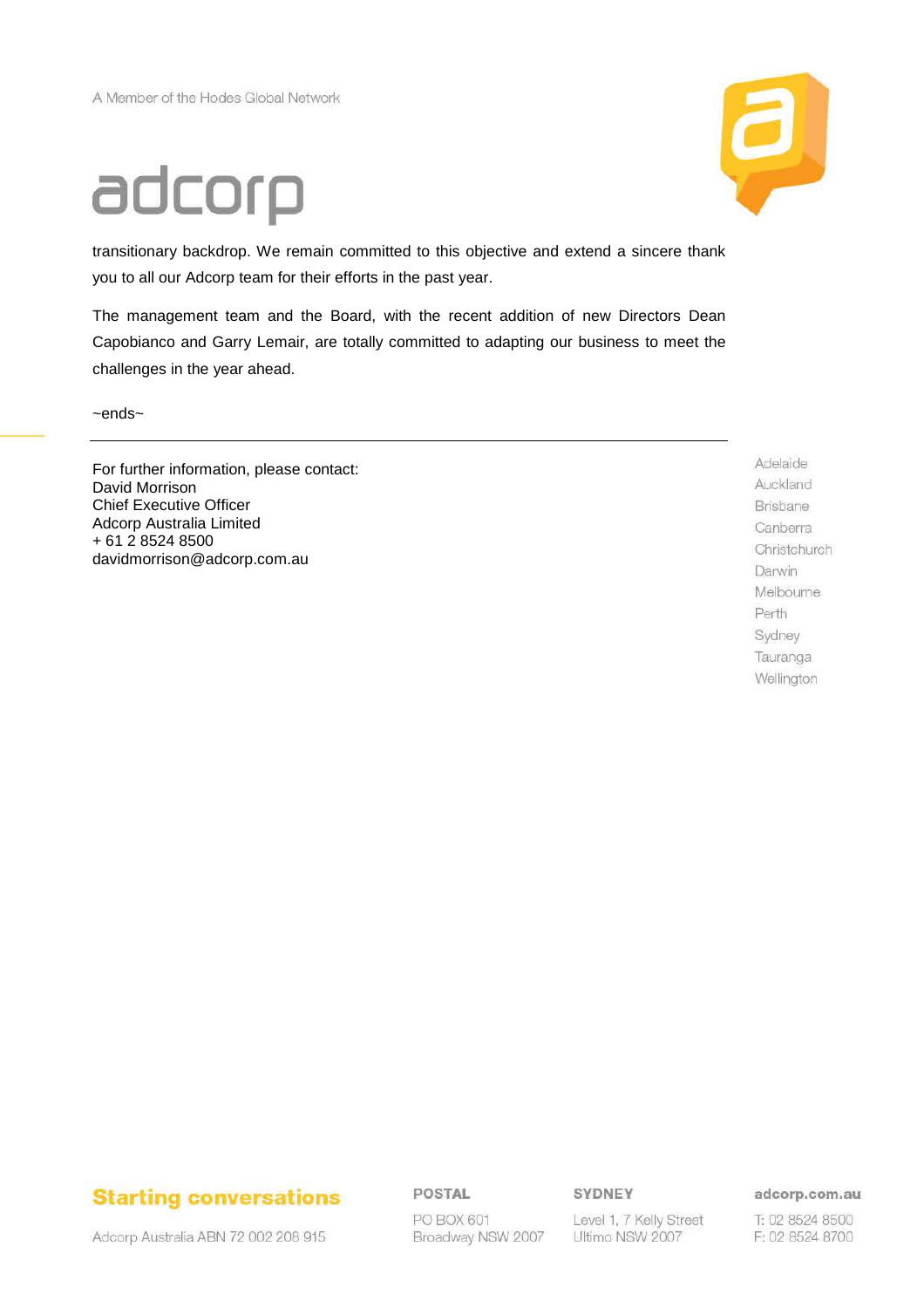# **APPENDIX 4E PRELIMINARY FINAL REPORT**

## **1. Company details**

Name of entity: ABN: Reporting period: Previous corresponding period: **Adcorp Australia Limited** 72 002 208 915 **Year ended 30 June 2013** Year ended 30 June 2012

### **2. Results for announcement to the market**

| Revenues from ordinary activities                                                                 | down 27.0%  | to | \$20,885,000  |
|---------------------------------------------------------------------------------------------------|-------------|----|---------------|
| Loss from ordinary activities after tax attributable to the owners of<br>Adcorp Australia Limited | down 535.1% | to | \$(6,797,000) |
| Loss for the period attributable to the owners of Adcorp Australia<br>Limited                     | down 535.1% | to | \$(6,797,000) |

### *Dividends*

No dividends are proposed for the current financial year ending 30 June 2013.

During the year a payment was made in relation to the prior financial year. A final dividend totalling \$455,000 for the financial year ended 30 June 2012 paid on 28 September 2012 at 0.75 cents per ordinary share fully franked at a tax rate of 30%.

### *Comments*

The loss for the consolidated entity after providing for income tax and non-controlling interest amounted to \$6,797,000 (30 June 2012: profit of \$1,562,000).

### **3. Net tangible assets**

|    | Net tangible assets per ordinary security                                                                                                                                             | Reporting period<br>2.48 cents | Previous corresponding period<br>9.01 cents |     |
|----|---------------------------------------------------------------------------------------------------------------------------------------------------------------------------------------|--------------------------------|---------------------------------------------|-----|
| 4. | <b>Control gained over entities</b>                                                                                                                                                   |                                |                                             |     |
|    | Name of entities (or group of entities)                                                                                                                                               | Not applicable                 |                                             |     |
|    | Date control gained                                                                                                                                                                   |                                |                                             |     |
|    | Contribution of such entities to the reporting entity's<br>profit/(loss) from ordinary activities before income tax<br>during the period (where material)                             |                                |                                             | \$. |
|    | Profit/(loss) from ordinary activities before income tax<br>of the controlled entity (or group of entities) for the<br>whole of the previous corresponding period<br>(where material) |                                |                                             | \$. |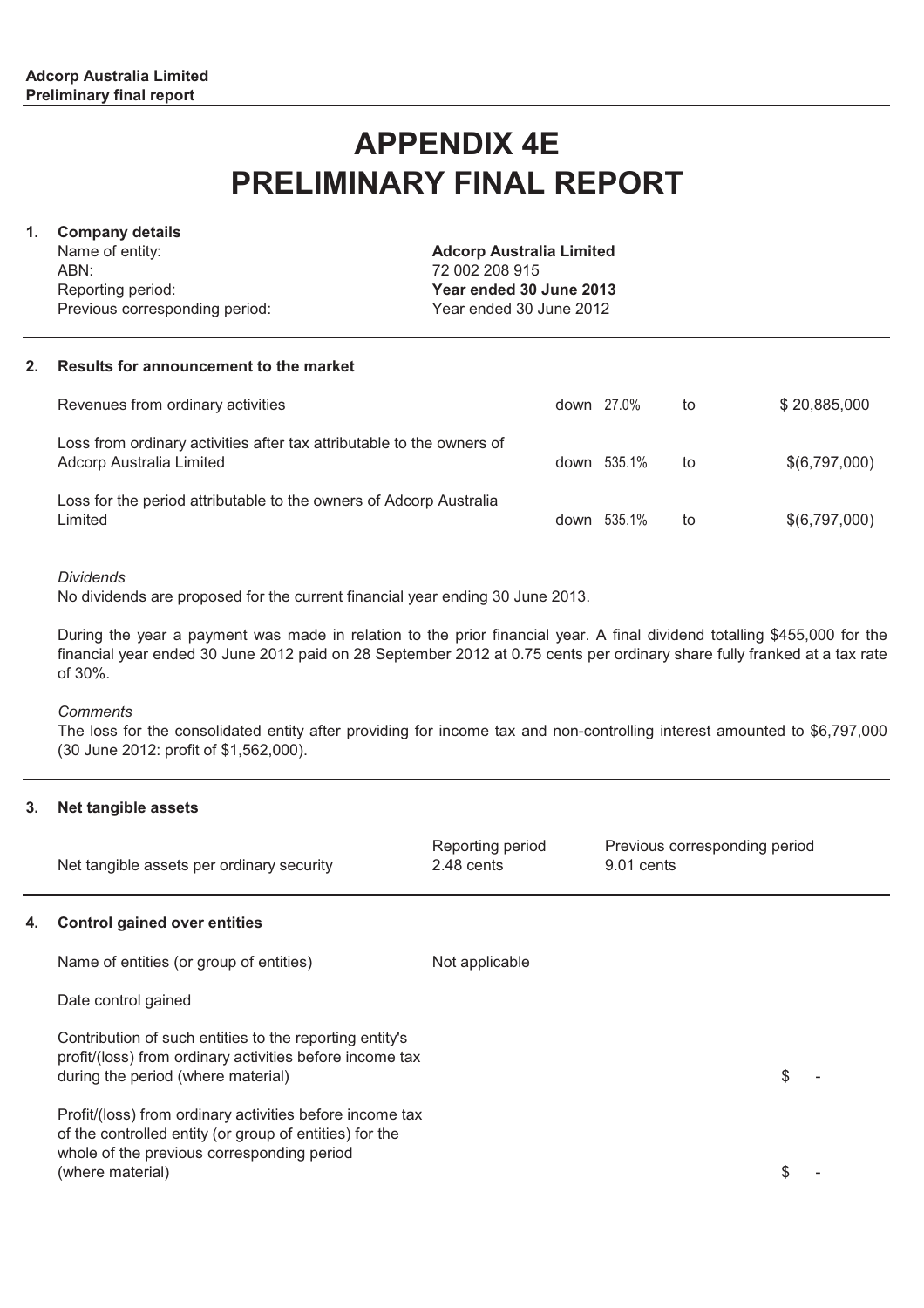### **5. Loss of control over entities**

| Name of entities (or group of entities)                                                                                                                                                                   | Not applicable |   |  |
|-----------------------------------------------------------------------------------------------------------------------------------------------------------------------------------------------------------|----------------|---|--|
| Date control lost                                                                                                                                                                                         |                |   |  |
| Contribution of such entities to the reporting entity's<br>profit/(loss) from ordinary activities after income tax<br>during the period (where material)                                                  |                | S |  |
| Profit/(loss) from ordinary activities after income tax<br>of the controlled entity (or group of entities) whilst<br>controlled during the whole of the previous<br>corresponding period (where material) |                |   |  |

### **6. Dividends**

### *Current period*

No dividends are proposed for the current financial year ending 30 June 2013.

During the year a payment was made in relation to the prior financial year. A final dividend totalling \$455,000 for the financial year ended 30 June 2012 paid on 28 September 2012 at 0.75 cents per ordinary share fully franked at a tax rate of 30%.

### *Previous corresponding period*

Final dividend totalling \$607,000 for the financial year ended 30 June 2011 paid on 28 September 2011 at 1 cent per ordinary share fully franked at a tax rate of 30%.

Interim dividend totalling \$607,000 for the financial year ended 30 June 2012 paid on 31 March 2012 at 1 cent per ordinary share fully franked at a tax rate of 30%.

### **7. Dividend reinvestment plans**

*The following dividend or distribution plans are in operation:*

Not applicable.

The last date(s) for receipt of election notices for the dividend or distribution plans:

Not applicable.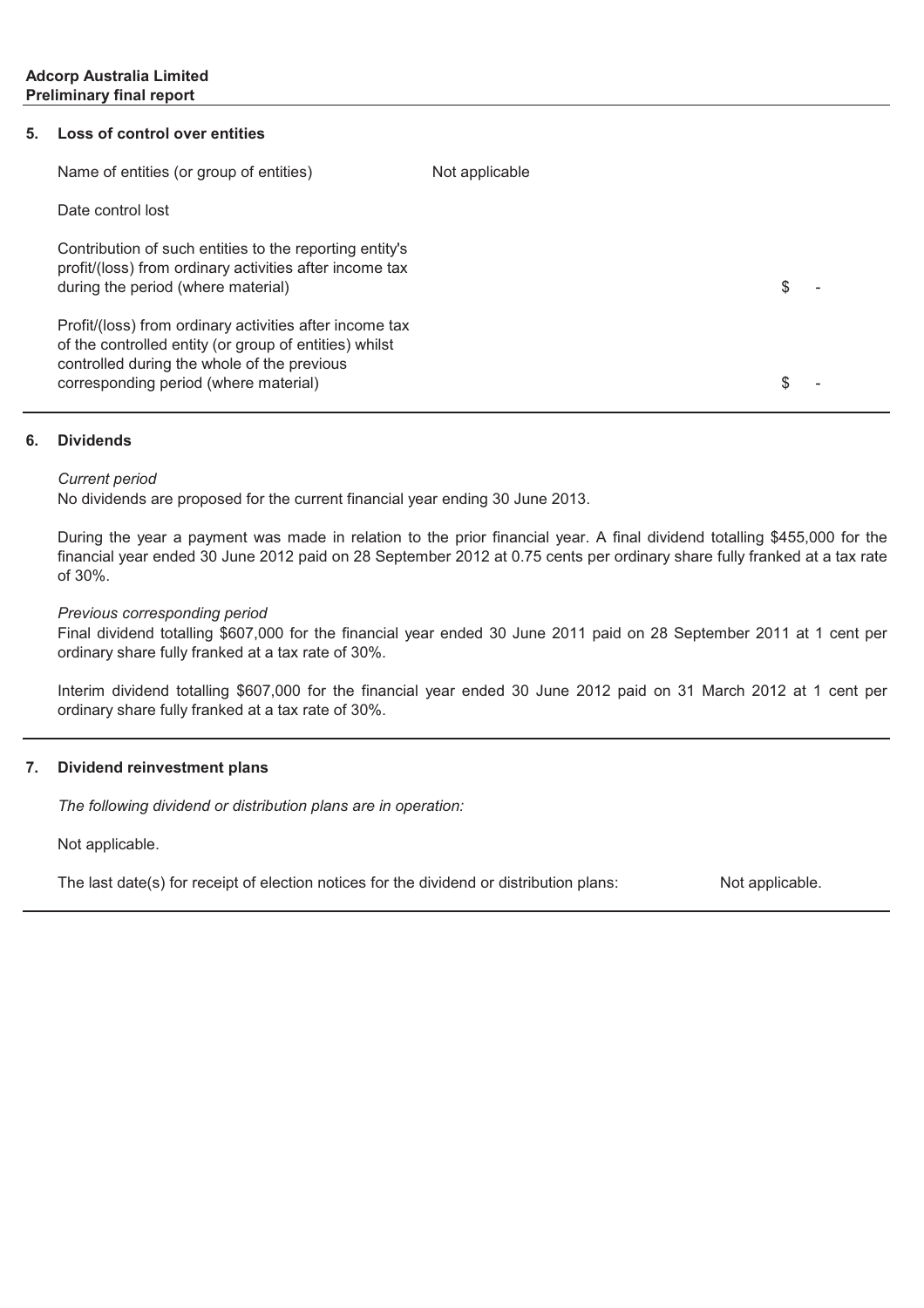### **8. Details of associates and joint venture entities**

|                                                                                                                                                                                                       | Reporting entity's<br>percentage holding |                                     | Contribution to profit/(loss)<br>(where material) |                                     |  |
|-------------------------------------------------------------------------------------------------------------------------------------------------------------------------------------------------------|------------------------------------------|-------------------------------------|---------------------------------------------------|-------------------------------------|--|
| Name of associate / joint venture                                                                                                                                                                     | Current period                           | Previous<br>corresponding<br>period | Current period                                    | Previous<br>corresponding<br>period |  |
| Limelight Group Pty. Ltd.                                                                                                                                                                             | 40.00%                                   | $0.00\%$                            | \$(175,000)                                       | S                                   |  |
| Group's aggregate share of associates and joint<br>venture entities' profit/(loss) (where material)<br>Profit/(loss) from ordinary activities before income tax<br>Income tax on operating activities |                                          |                                     | \$(175,000)                                       | \$                                  |  |

#### **9. Foreign entities**

*Details of origin of accounting standards used in compiling the report:*

International Financial Reporting Standards have been used in relation to all foreign entities in compiling this financial report.

## **10. Audit qualification or review**

*Details of audit/review dispute or qualification (if any):*

The accounts are currently in the process of being audited.

### **11. Attachments**

*Details of attachments (if any):*

The Preliminary Detailed Financial Report of Adcorp Australia Limited for the year ended 30 June 2013 is attached.

### **12. Signed**

wM cl

Signed: \_\_\_\_\_\_\_\_\_\_\_\_\_\_\_\_\_\_\_\_\_\_\_\_\_\_\_\_\_\_\_\_ Date: 30 August 2013

Sydney Company Secretary Craig McMenamin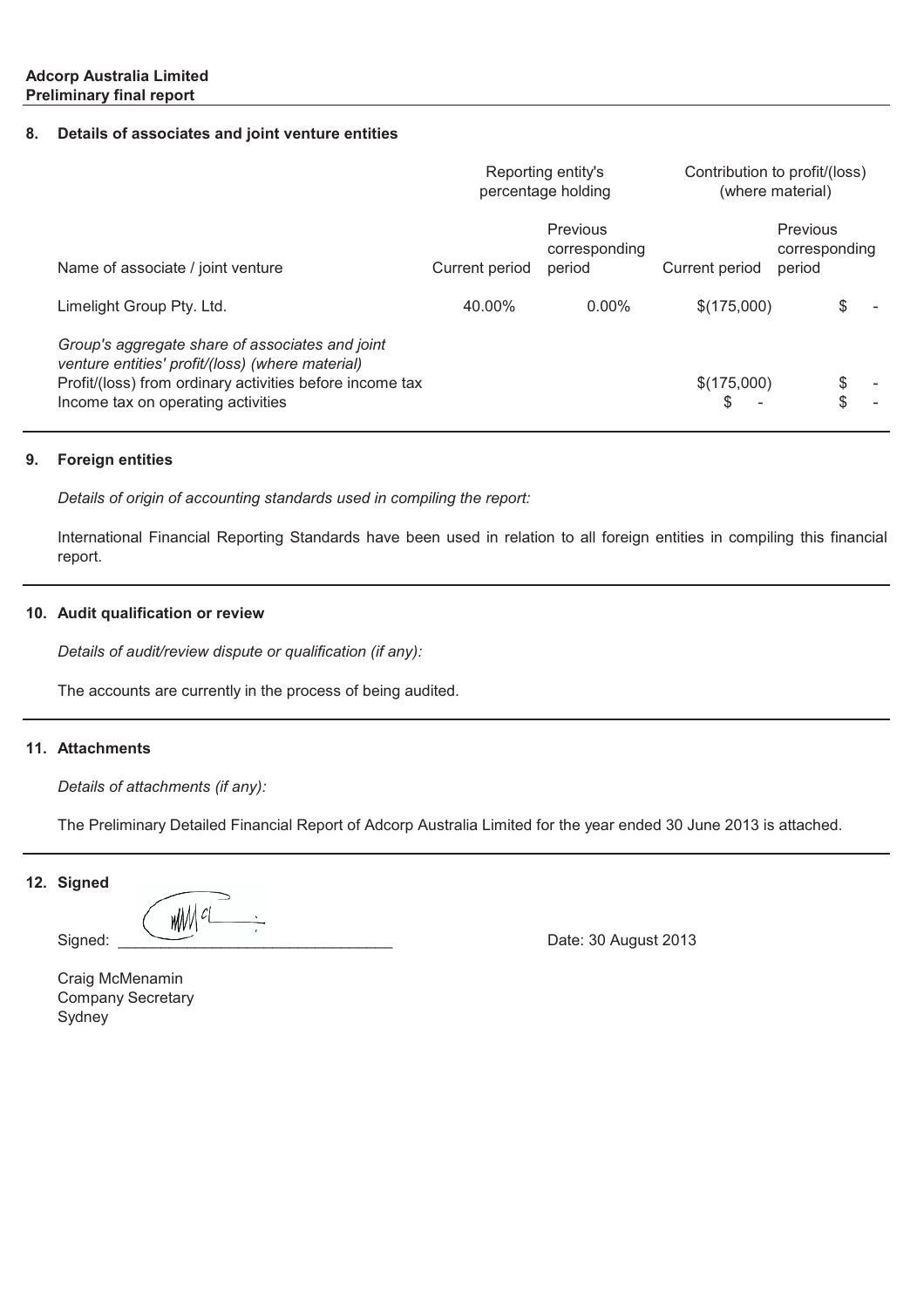# **Adcorp Australia Limited**

**ABN 72 002 208 915**

**Preliminary Detailed Financial Report - 30 June 2013**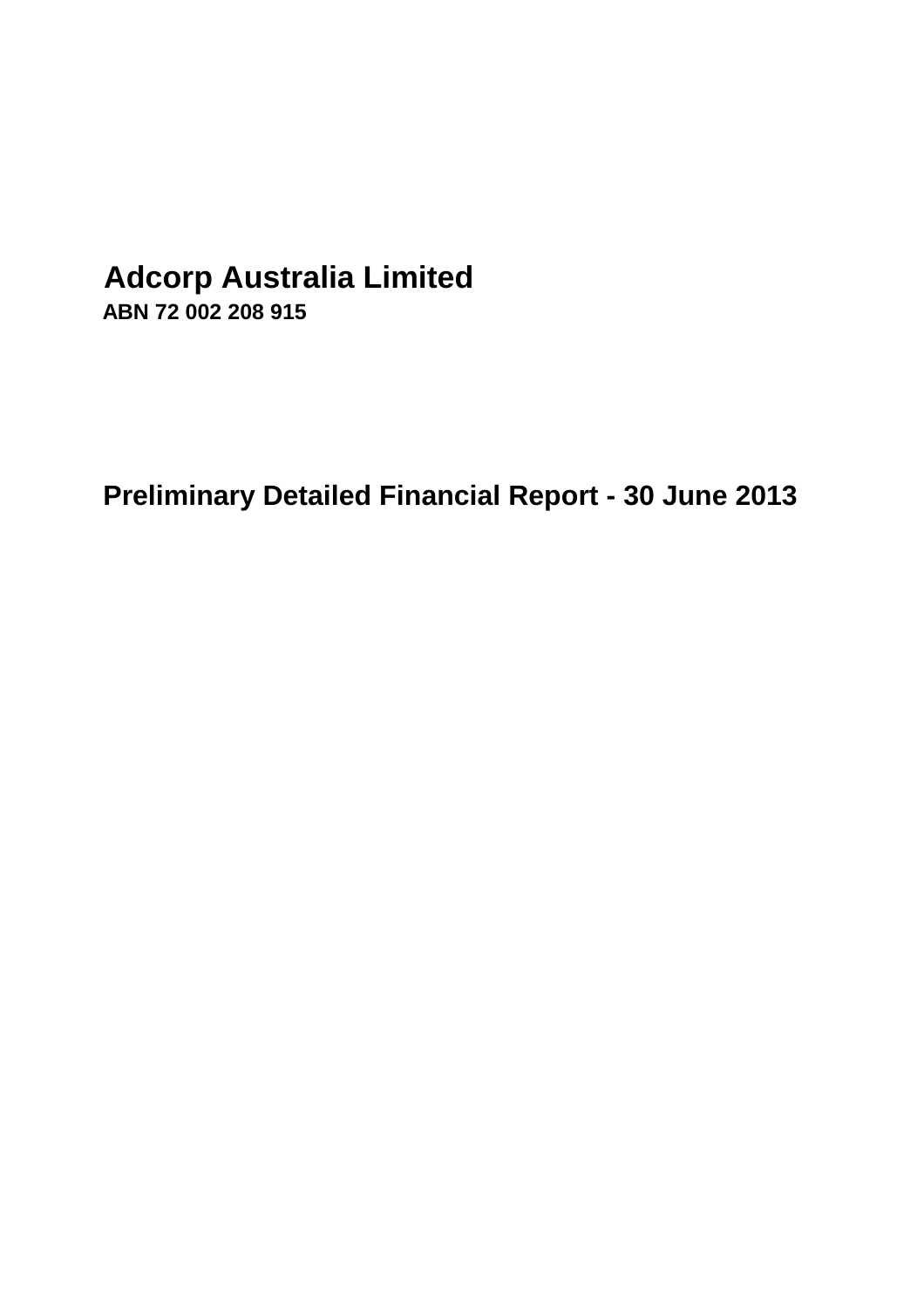## **Adcorp Australia Limited For the year ended 30 June 2013 Statement of profit or loss and other comprehensive income**

|                                                                                                                                                                                                         | <b>Note</b>    | <b>Consolidated (unaudited)</b><br>2013<br>\$'000                         | 2012<br>\$'000                                      |
|---------------------------------------------------------------------------------------------------------------------------------------------------------------------------------------------------------|----------------|---------------------------------------------------------------------------|-----------------------------------------------------|
| Revenue                                                                                                                                                                                                 | $\overline{2}$ | 20,885                                                                    | 28,604                                              |
| Other income                                                                                                                                                                                            |                | 3                                                                         | 2                                                   |
| <b>Expenses</b><br>Client service expenses<br>Administrative expenses<br>Marketing expenses<br>Office and communication expenses<br>Share of loss of associate<br>Impairment of assets<br>Finance costs |                | (16, 780)<br>(1, 152)<br>(1, 219)<br>(5,053)<br>(175)<br>(3, 166)<br>(13) | (18, 646)<br>(1, 169)<br>(1, 352)<br>(5,272)<br>(8) |
| Profit/(loss) before income tax expense                                                                                                                                                                 |                | (6,670)                                                                   | 2,159                                               |
| Income tax expense                                                                                                                                                                                      |                | (122)                                                                     | (670)                                               |
| Profit/(loss) after income tax expense for the year                                                                                                                                                     |                | (6, 792)                                                                  | 1,489                                               |
| Other comprehensive income                                                                                                                                                                              |                |                                                                           |                                                     |
| Items that may be reclassified subsequently to profit or loss<br>Foreign currency translation                                                                                                           |                | 191                                                                       | 37                                                  |
| Other comprehensive income for the year, net of tax                                                                                                                                                     |                | 191                                                                       | 37                                                  |
| Total comprehensive income for the year attributable to the owners of<br><b>Adcorp Australia Limited</b>                                                                                                |                | (6,601)                                                                   | 1,526                                               |
| Profit/(loss) for the year is attributable to:<br>Non-controlling interest<br>Owners of Adcorp Australia Limited                                                                                        |                | 5<br>(6, 797)                                                             | (73)<br>1,562                                       |
|                                                                                                                                                                                                         |                | (6, 792)                                                                  | 1,489                                               |
| Total comprehensive income for the year is attributable to:<br>Non-controlling interest<br>Owners of Adcorp Australia Limited                                                                           |                | 5<br>(6,606)                                                              | (73)<br>1,599                                       |
|                                                                                                                                                                                                         |                | (6,601)                                                                   | 1,526                                               |
|                                                                                                                                                                                                         |                | <b>Cents</b>                                                              | <b>Cents</b>                                        |
| Basic earnings per share<br>Diluted earnings per share                                                                                                                                                  | 10<br>10       | (11.20)<br>(11.20)                                                        | 2.57<br>2.57                                        |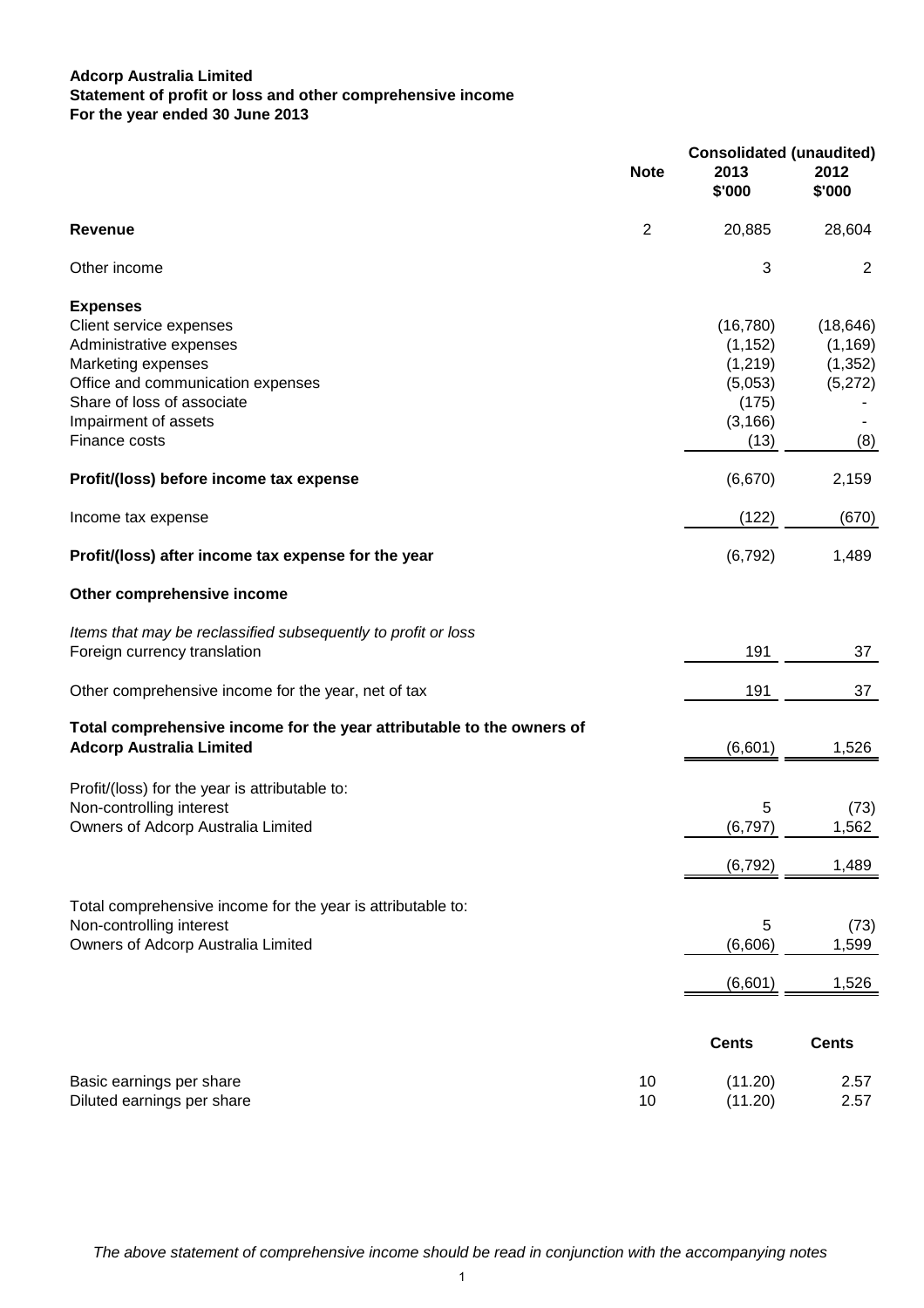### **Adcorp Australia Limited Statement of financial position As at 30 June 2013**

|                                                               | <b>Note</b>    | <b>Consolidated (unaudited)</b><br>2013<br>\$'000 | 2012<br>\$'000     |
|---------------------------------------------------------------|----------------|---------------------------------------------------|--------------------|
| <b>Assets</b>                                                 |                |                                                   |                    |
| <b>Current assets</b>                                         |                |                                                   |                    |
| Cash and cash equivalents                                     | 3              | 5,711                                             | 9,314              |
| Trade and other receivables                                   | 4              | 12,556                                            | 17,308             |
| Income tax refund due                                         |                | 267                                               | 812                |
| Other                                                         |                | 209                                               | 252                |
| <b>Total current assets</b>                                   |                | 18,743                                            | 27,686             |
| <b>Non-current assets</b>                                     |                |                                                   |                    |
| Investments accounted for using the equity method             | 5              |                                                   |                    |
| Property, plant and equipment                                 |                | 1,823                                             | 2,399              |
| Intangibles                                                   |                | 133                                               | 3,229              |
| Deferred tax                                                  |                | 836                                               | 583                |
| Total non-current assets                                      |                | 2,792                                             | 6,211              |
| <b>Total assets</b>                                           |                | 21,535                                            | 33,897             |
| <b>Liabilities</b>                                            |                |                                                   |                    |
| <b>Current liabilities</b>                                    |                |                                                   |                    |
| Trade and other payables                                      | 6              | 18,194                                            | 23,366             |
| Income tax                                                    |                | 3                                                 |                    |
| Provisions                                                    |                | 1,006                                             | 1,192              |
| Other                                                         |                | 4                                                 |                    |
| <b>Total current liabilities</b>                              |                | 19,207                                            | 24,558             |
| <b>Non-current liabilities</b>                                |                |                                                   |                    |
| Deferred tax                                                  |                | 6                                                 | 12                 |
| Provisions                                                    |                | 684                                               | 633                |
| Total non-current liabilities                                 |                | 690                                               | 645                |
| <b>Total liabilities</b>                                      |                | 19,897                                            | 25,203             |
| <b>Net assets</b>                                             |                | 1,638                                             | 8,694              |
|                                                               |                |                                                   |                    |
| <b>Equity</b>                                                 |                |                                                   |                    |
| Issued capital                                                | $\overline{7}$ | 28,894                                            | 28,894             |
| Purchased controlling interest reserve                        |                | (113)                                             |                    |
| Reserves<br><b>Accumulated losses</b>                         |                | (530)<br>(26, 586)                                | (721)<br>(19, 334) |
| Equity attributable to the owners of Adcorp Australia Limited |                | 1,665                                             | 8,839              |
| Non-controlling interest                                      |                | (27)                                              | (145)              |
|                                                               |                |                                                   |                    |
| <b>Total equity</b>                                           |                | 1,638                                             | 8,694              |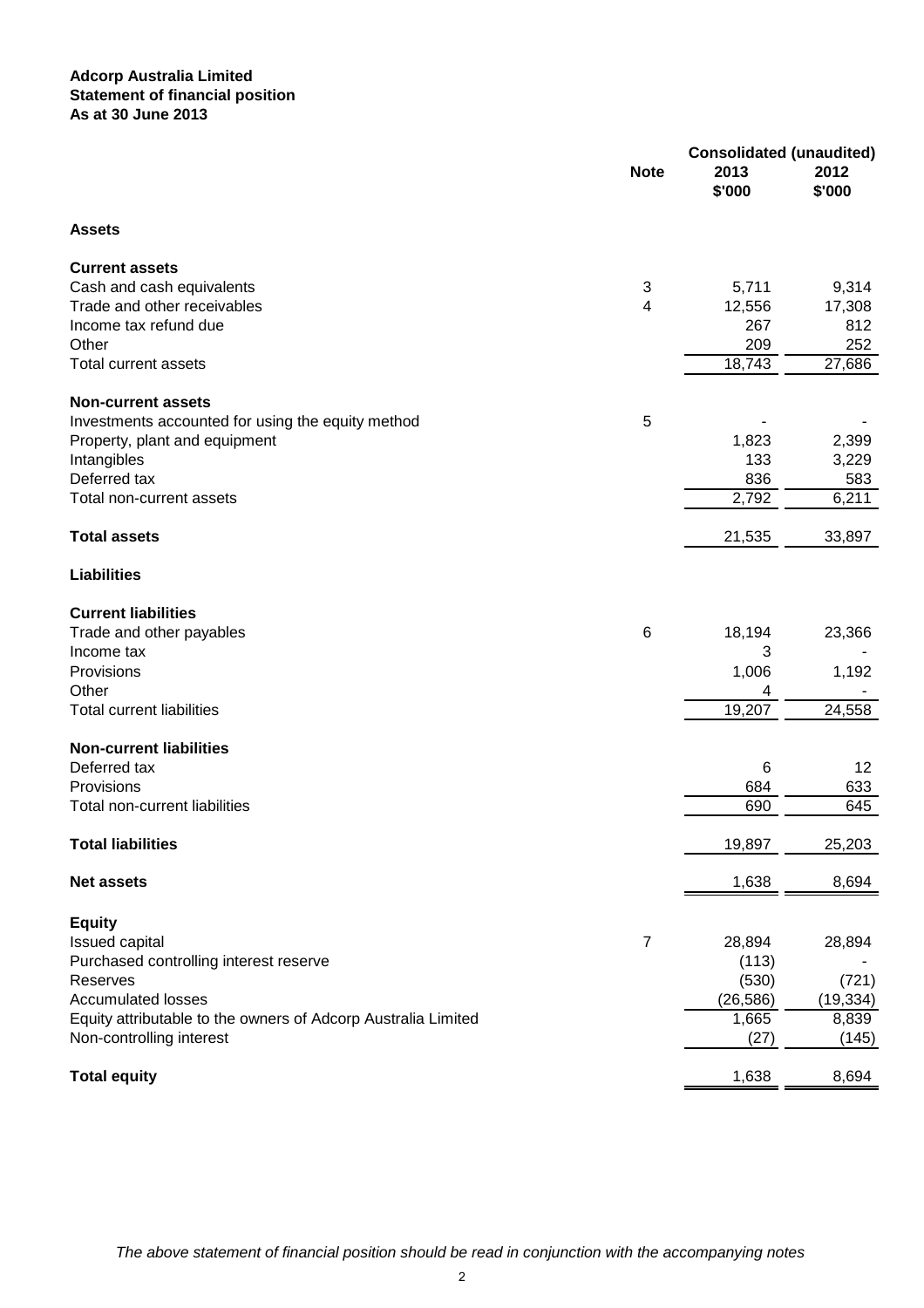## **Adcorp Australia Limited For the year ended 30 June 2013 Statement of changes in equity**

|                                                                                                                  | <b>Issued</b><br>capital<br>\$'000 | <b>Purchased</b><br>controlling<br>interest<br>reserve<br>\$'000 | <b>Reserves</b><br>\$'000 | <b>Accumulated</b><br>losses<br>\$'000 | Non-<br>controlling<br>interest<br>\$'000 | <b>Total</b><br>equity<br>\$'000 |
|------------------------------------------------------------------------------------------------------------------|------------------------------------|------------------------------------------------------------------|---------------------------|----------------------------------------|-------------------------------------------|----------------------------------|
| <b>Consolidated (unaudited)</b><br>Balance at 1 July 2011                                                        | 28,894                             |                                                                  | (468)                     | (19, 972)                              | (72)                                      | 8,382                            |
| Profit/(loss) after income tax<br>expense for the year<br>Other comprehensive income<br>for the year, net of tax |                                    |                                                                  | 37                        | 1,562                                  | (73)                                      | 1,489<br>37                      |
| Total comprehensive income<br>for the year                                                                       |                                    |                                                                  | 37                        | 1,562                                  | (73)                                      | 1,526                            |
| Transactions with owners in<br>their capacity as owners:<br><b>Transfers</b><br>Dividends paid (note 8)          |                                    |                                                                  | (290)                     | 290<br>(1, 214)                        |                                           | (1, 214)                         |
| Balance at 30 June 2012                                                                                          | 28,894                             |                                                                  | (721)                     | (19, 334)                              | (145)                                     | 8,694                            |
| <b>Consolidated (unaudited)</b>                                                                                  | <b>Issued</b><br>capital<br>\$'000 | <b>Purchased</b><br>controlling<br>interest<br>reserve<br>\$'000 | <b>Reserves</b><br>\$'000 | <b>Accumulated</b><br>losses<br>\$'000 | Non-<br>controlling<br>interest<br>\$'000 | <b>Total</b><br>equity<br>\$'000 |
| Balance at 1 July 2012                                                                                           | 28,894                             |                                                                  | (721)                     | (19, 334)                              | (145)                                     | 8,694                            |
| Profit/(loss) after income tax<br>expense for the year<br>Other comprehensive income<br>for the year, net of tax |                                    |                                                                  | 191                       | (6,797)                                | 5                                         | (6, 792)<br>191                  |
| Total comprehensive income<br>for the year                                                                       |                                    |                                                                  | 191                       | (6,797)                                | 5                                         | (6,601)                          |
| Transactions with owners in<br>their capacity as owners:<br><b>Transfers</b><br>Dividends paid (note 8)          |                                    | (113)                                                            |                           | (455)                                  | 113                                       | (455)                            |
| Balance at 30 June 2013                                                                                          | 28,894                             | (113)                                                            | (530)                     | (26, 586)                              | (27)                                      | 1,638                            |

The above statement of changes in equity should be read in conjunction with the accompanying notes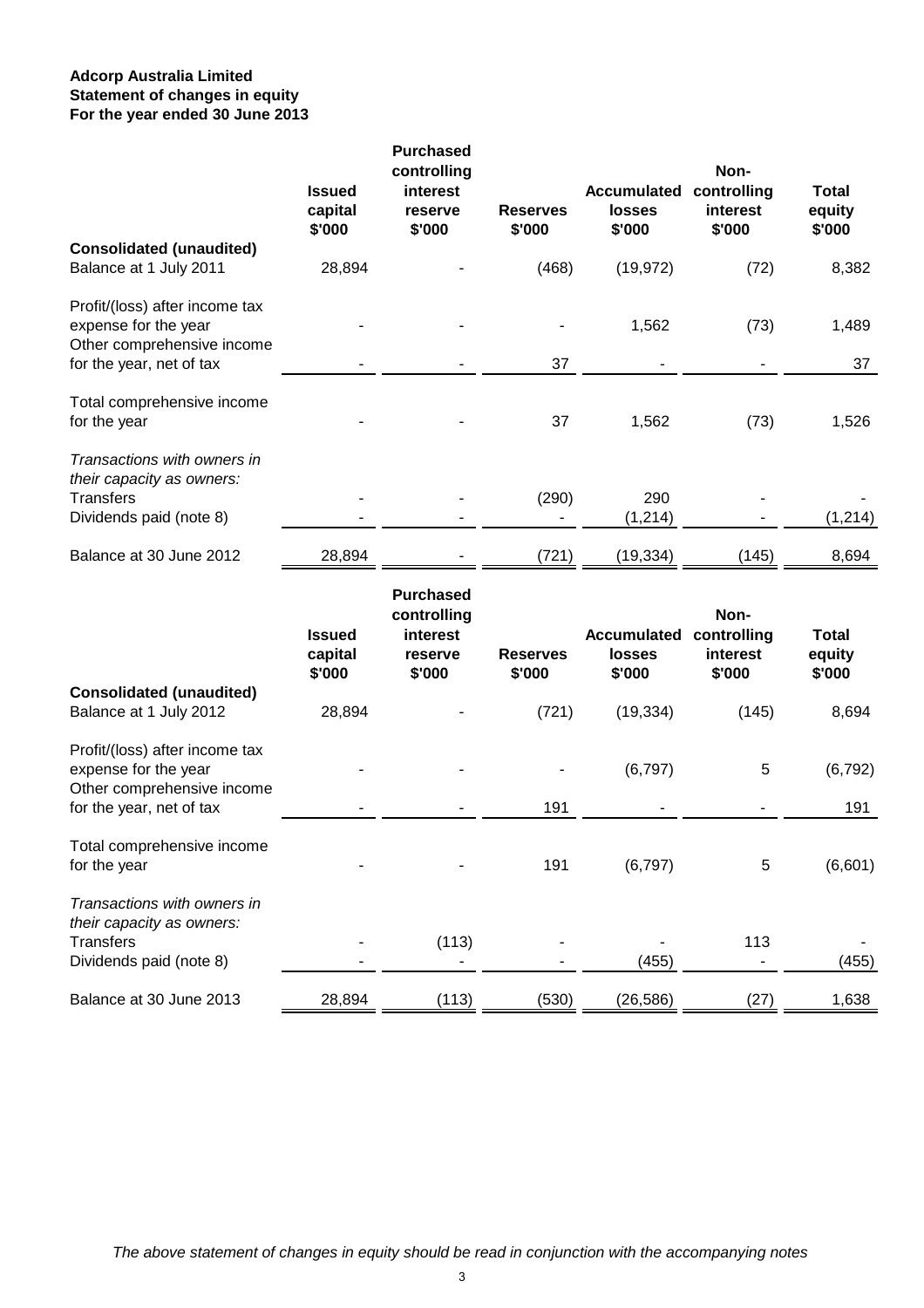## **Adcorp Australia Limited For the year ended 30 June 2013 Statement of cash flows**

|                                                                  | <b>Note</b> | <b>Consolidated (unaudited)</b><br>2013<br>\$'000 | 2012<br>\$'000 |
|------------------------------------------------------------------|-------------|---------------------------------------------------|----------------|
| Cash flows from operating activities                             |             |                                                   |                |
| Receipts from customers (inclusive of GST)                       |             | 114,153                                           | 174,919        |
| Payments to suppliers and employees (inclusive of GST)           |             | (117, 077)                                        | (171, 780)     |
|                                                                  |             | (2,924)                                           | 3,139          |
| Interest received                                                |             | 128                                               | 259            |
| Interest and other finance costs paid                            |             | (13)                                              | (8)            |
| Income taxes refunded                                            |             | 542                                               |                |
| Income taxes paid                                                |             |                                                   | (1, 133)       |
| Net cash from/(used in) operating activities                     |             | (2, 267)                                          | 2,257          |
| Cash flows from investing activities                             |             |                                                   |                |
| Payments for investments                                         |             | (175)                                             |                |
| Payments for property, plant and equipment                       |             | (512)                                             | (1, 831)       |
| Payments for intangibles                                         |             | (205)                                             | (383)          |
| Proceeds from sale of property, plant and equipment              |             | 11                                                | 202            |
| Proceeds from sale of intangibles                                |             |                                                   | 3              |
| Proceeds from release of security deposits                       |             |                                                   | 7              |
| Net cash used in investing activities                            |             | (881)                                             | (2,002)        |
| <b>Cash flows from financing activities</b>                      |             |                                                   |                |
| Dividends paid                                                   | 8           | (455)                                             | (1, 214)       |
| Net cash used in financing activities                            |             | (455)                                             | (1, 214)       |
| Net decrease in cash and cash equivalents                        |             | (3,603)                                           | (959)          |
| Cash and cash equivalents at the beginning of the financial year |             | 9,314                                             | 10,273         |
| Cash and cash equivalents at the end of the financial year       | 3           | 5,711                                             | 9,314          |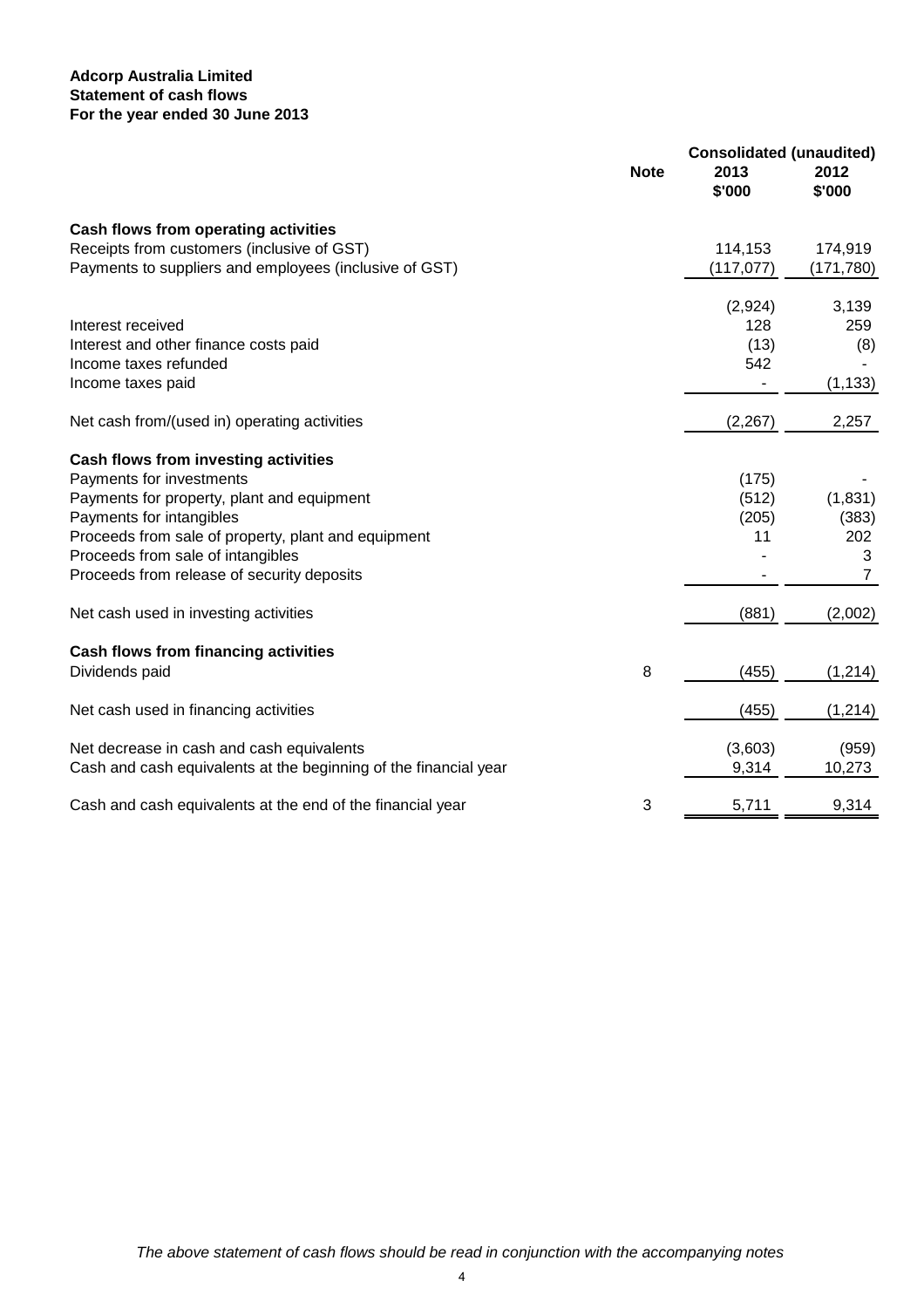### **Notes to the financial statements Adcorp Australia Limited 30 June 2013**

### **Note 1. Basis of preparation**

This report is based on the consolidated financial statements of Adcorp Australia Limited and its subsidiaries for the year ending 30 June 2013. These financial statements are in the process of being audited.

This report has been prepared in accordance with Australian Accounting Standards and Interpretations issued by the Australian Accounting Standards Board and the Corporations Act 2001.

The principle accounting policies adopted in the preparation of this report are consistent with those disclosed in the Detailed Financial Report of Adcorp Australia Limited and its subsidiaries for the year ending 30 June 2012.

### **Note 2. Revenue**

|                    | <b>Consolidated (unaudited)</b><br>2013<br>\$'000 | 2012<br>\$'000 |
|--------------------|---------------------------------------------------|----------------|
| Sales revenue      |                                                   |                |
| Operating revenues | 20,660                                            | 27,975         |
| Other revenue      |                                                   |                |
| Interest           | 128                                               | 259            |
| Rent               | 97                                                | 93             |
| Other revenue      |                                                   | 277            |
|                    | 225                                               | 629            |
| Revenue            | 20,885                                            | 28,604         |

### **Note 3. Current assets - cash and cash equivalents**

|                 | <b>Consolidated (unaudited)</b><br>2013<br>\$'000 | 2012<br>\$'000 |
|-----------------|---------------------------------------------------|----------------|
| Cash at bank    | 1,911                                             | 9,314          |
| Cash on deposit | 3,800                                             |                |
|                 | 5,711                                             | 9,314          |

### **Note 4. Current assets - trade and other receivables**

|                                               | <b>Consolidated (unaudited)</b> |                |  |
|-----------------------------------------------|---------------------------------|----------------|--|
|                                               | 2013<br>\$'000                  | 2012<br>\$'000 |  |
| Trade receivables                             | 12,481                          | 17,228         |  |
| Less: Provision for impairment of receivables | (194)                           | (291)          |  |
|                                               | 12,287                          | 16,937         |  |
| Other receivables                             | 269                             | 371            |  |
|                                               | 12,556                          | 17,308         |  |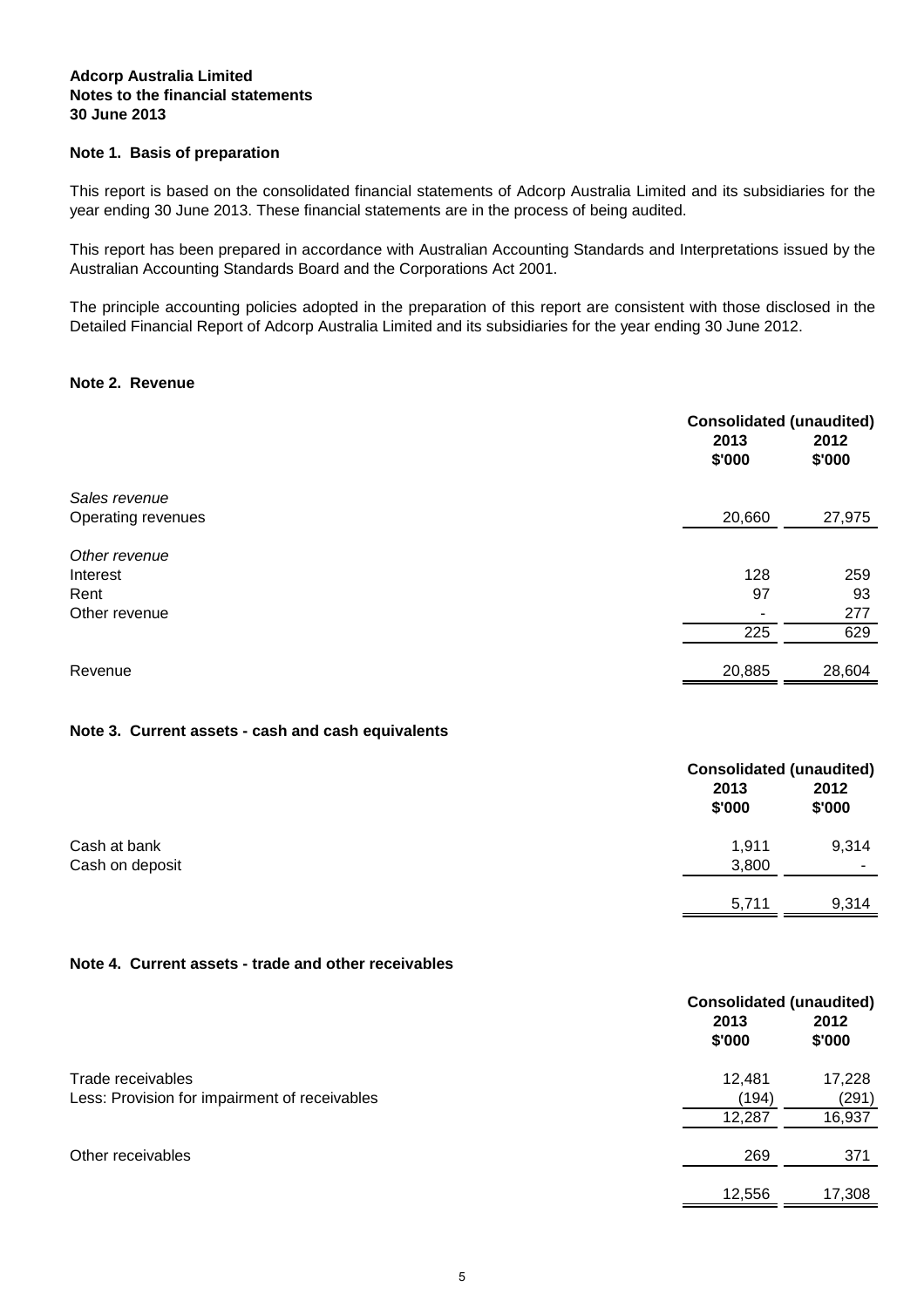### **Notes to the financial statements Adcorp Australia Limited 30 June 2013**

## **Note 5. Non-current assets - investments accounted for using the equity method**

|                                                     | <b>Consolidated (unaudited)</b><br>2013<br>\$'000 | 2012<br>\$'000 |
|-----------------------------------------------------|---------------------------------------------------|----------------|
| Investment in associate - Limelight Group Pty. Ltd. | 175                                               |                |
| Less: share of loss of associate                    | (175)                                             |                |
|                                                     |                                                   | -              |

### **Note 6. Current liabilities - trade and other payables**

|                |                | <b>Consolidated (unaudited)</b> |  |
|----------------|----------------|---------------------------------|--|
|                | 2013<br>\$'000 | 2012<br>\$'000                  |  |
| Trade payables | 13,275         | 20,174                          |  |
| Other payables | 4,919          | 3,192                           |  |
|                | 18,194         | 23,366                          |  |

### **Note 7. Equity - issued capital**

| 2013<br><b>Shares</b> | 2012<br><b>Shares</b> | 2013<br>\$'000 | 2012<br>\$'000                                    |
|-----------------------|-----------------------|----------------|---------------------------------------------------|
|                       |                       |                |                                                   |
|                       |                       |                | Consolidated (unaudited) Consolidated (unaudited) |

### **Note 8. Equity - dividends**

|                                                                                   | 2013<br>\$'000 | <b>Consolidated (unaudited)</b><br>2012<br>\$'000 |
|-----------------------------------------------------------------------------------|----------------|---------------------------------------------------|
| Final dividend for the year ended 30 June 2012 (2012: 30 June 2011) of 0.75 cents |                |                                                   |
| (2012: 1 cent) per ordinary share                                                 | 455            | 607                                               |
| Interim dividend for the year ended 30 June 2012 of 1 cent per ordinary share     | ۰              | 607                                               |
|                                                                                   |                |                                                   |
|                                                                                   | 455            | 1.214                                             |

### **Note 9. Events after the reporting period**

On 28 August 2013, the company received notification that it has not been successful in retaining the NSW Government Media Placement and Typesetting services contract. The services we provide under the existing contract are expected to cease at the end of September 2013.

No other matter or circumstance has arisen since 30 June 2013 that has significantly affected, or may significantly affect the consolidated entity's operations, the results of those operations, or the consolidated entity's state of affairs in future financial years.